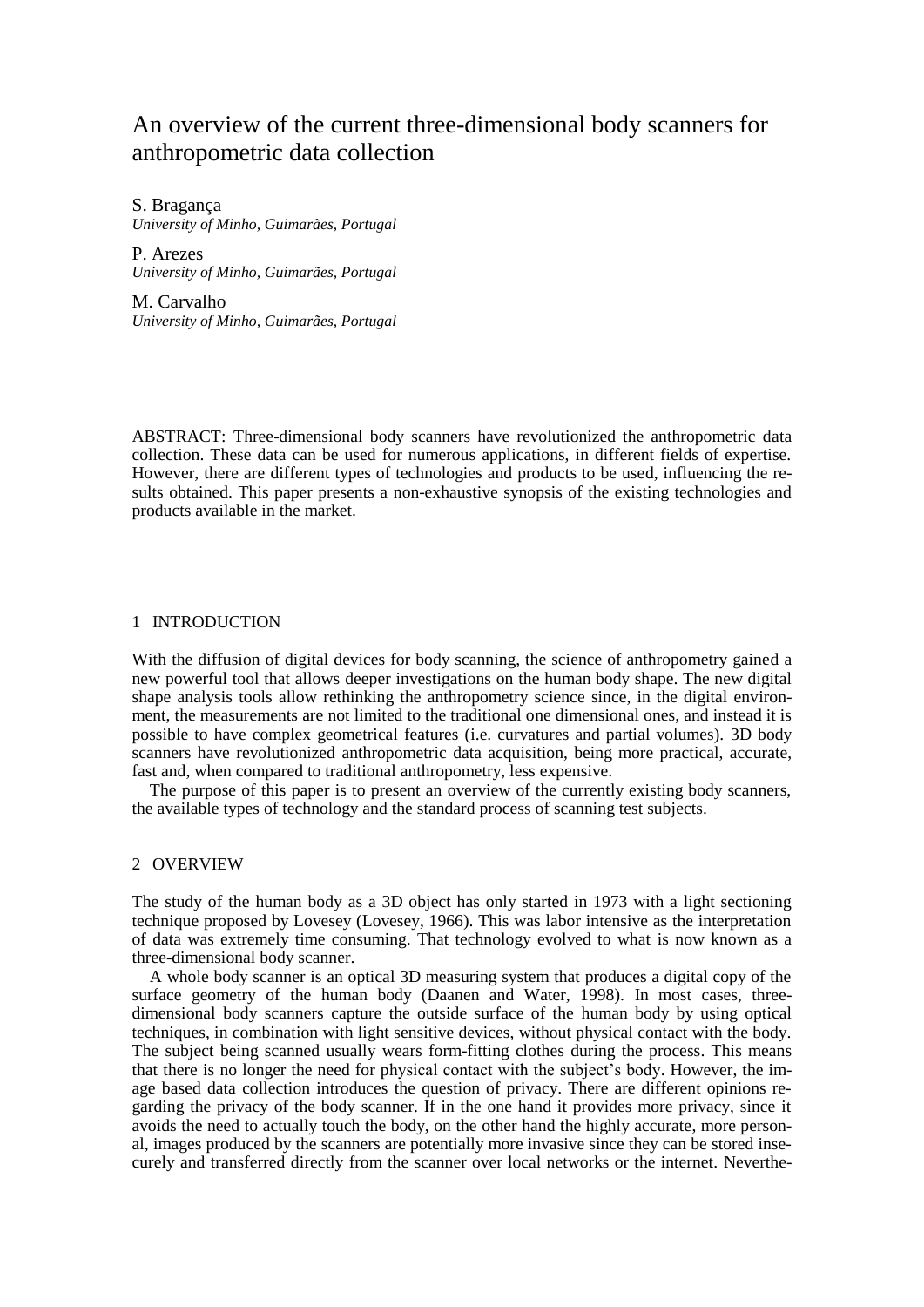less, with these advances in the anthropometric science and computer-based human-form modeling it is now possible to give a different perspective to the collection of anthropometric measurements.

One of the earliest 3D body scanning systems was a shadow scanning method developed by the Loughborough University in the UK, the Loughborough Anthropometric Shadow Scanner – LASS – (Jones et al., 1989). This system was developed and used to digitize the human body, but it was necessary to manipulate the data in order to take body measurements from the scan. The original shadow scanning methods are different from other conventional structured lighting approaches since they require very little hardware besides a camera, a desk-lamp, a pencil and a checkerboard. LASS was an automated, computerized 3D measurement system based on triangulation, where the subjects stood on a rotating platform that was turned 360º in measured angular increments. Brooke-Wavell et al. (1994) compared anthropometric measurements taken with LASS with measurements taken using traditional anthropometry and concluded that they were similar. For women, statistical differences were found between various measurements (neck and chest circumferences, waist width, depth and height), whilst for men a significant difference was only found between the measurements of waist depth. These differences were explained as being due to landmarking and to difficulties in making horizontal measurements with the tape measure.

# 2.1 *Types of imaging techniques*

Currently, there are several types of imaging techniques to create full body images. These imaging technologies, include (i) 2D video silhouette images converted to 3D models, (ii) white light phase based image capture, (iii) laser-based image capture, and (iv) radio-wave linear array image capture (Treleaven and Wells, 2007; Istook and Hwang, 2001). Body scanning systems normally consist of one or more light sources, one or more vision or capturing devices, software, computer systems and monitor screens to visualize the data capture process (Daanen and Water, 1998). There are several types of body scanning technologies but the major ones are those using laser and light. Table 1 briefly describes the various types of technology available for three-dimensional body scanners (Daanen and Haar, 2013).

| Type of technology       | Description                                                                                                                                                                                                                                                                                                                                                                                                                                                                                                                                                                                                                                                                                                                                              |
|--------------------------|----------------------------------------------------------------------------------------------------------------------------------------------------------------------------------------------------------------------------------------------------------------------------------------------------------------------------------------------------------------------------------------------------------------------------------------------------------------------------------------------------------------------------------------------------------------------------------------------------------------------------------------------------------------------------------------------------------------------------------------------------------|
| Laser line systems       | A laser line is projected on the body from different sides and viewed by<br>cameras under a fixed angle. The advantage of a single line is that the sen-<br>sor can easily detect it and very accurately compute how the projected 2D<br>line is deformed on the 3D surface. The sequential 3D lines then form the<br>complete 3D image.                                                                                                                                                                                                                                                                                                                                                                                                                 |
| Structured light systems | A structured light system projects a full structured light pattern into the<br>scene and, from the sensed deformed pattern, a full 3D image is calculat-<br>ed. This pattern can consist of dots, bars, or any other light patterns. The<br>advantage of a structured light scanner is its speed. Structured light scan-<br>ning is so fast, that it can be used for 4D scanning; i.e. real time 3D scan-<br>ning at 200 Hz. This offers nice opportunities to couple movement regis-<br>tration to 3D shape analysis.                                                                                                                                                                                                                                   |
| Multi-view camera system | A 3D image is acquired from two or more cameras. A stereo-camera rec-<br>ords two images at the same time from a different viewpoint. From the<br>content in the two images the depth to the body can be calculated and<br>converted into a dense 3D image in real-time. The advantage of a stereo-<br>camera system is that no laser line or light pattern is transmitted, which<br>means that sunlight cannot interfere with the pattern. However, using the<br>line or patterns enables a 3D image with higher resolution and accuracy.                                                                                                                                                                                                               |
| Millimeter waves         | There are active and passive millimeter wave scanners. Active scanners<br>use the reflection patterns of millimeter waves projected on the body. Pas-<br>sive scanners process the millimeter waves that are emitted by the human<br>skin. Millimeter waves offer the advantage that they pass through most<br>clothing ensembles but not the skin. Thus, the shape of the body can be<br>captured without undressing. This offers an advantage in time and effort,<br>but may introduce an ethical problem because the private parts of the sub-<br>jects can be seen. Millimeter wave scanners are currently employed at air-<br>ports for the detection of metal parts under garments and offer an alterna-<br>tive for low radiation x-ray scanners. |

Table 1. Types of technology used by 3D body scanners. \_\_\_\_\_\_\_\_\_\_\_\_\_\_\_\_\_\_\_\_\_\_\_\_\_\_\_\_\_\_\_\_\_\_\_\_\_\_\_\_\_\_\_\_\_\_\_\_\_\_\_\_\_\_\_\_\_\_\_\_\_\_\_\_\_\_\_\_\_\_\_\_\_\_\_\_\_\_\_\_\_\_\_\_\_\_\_\_\_\_\_\_\_\_\_\_\_\_\_\_\_\_\_\_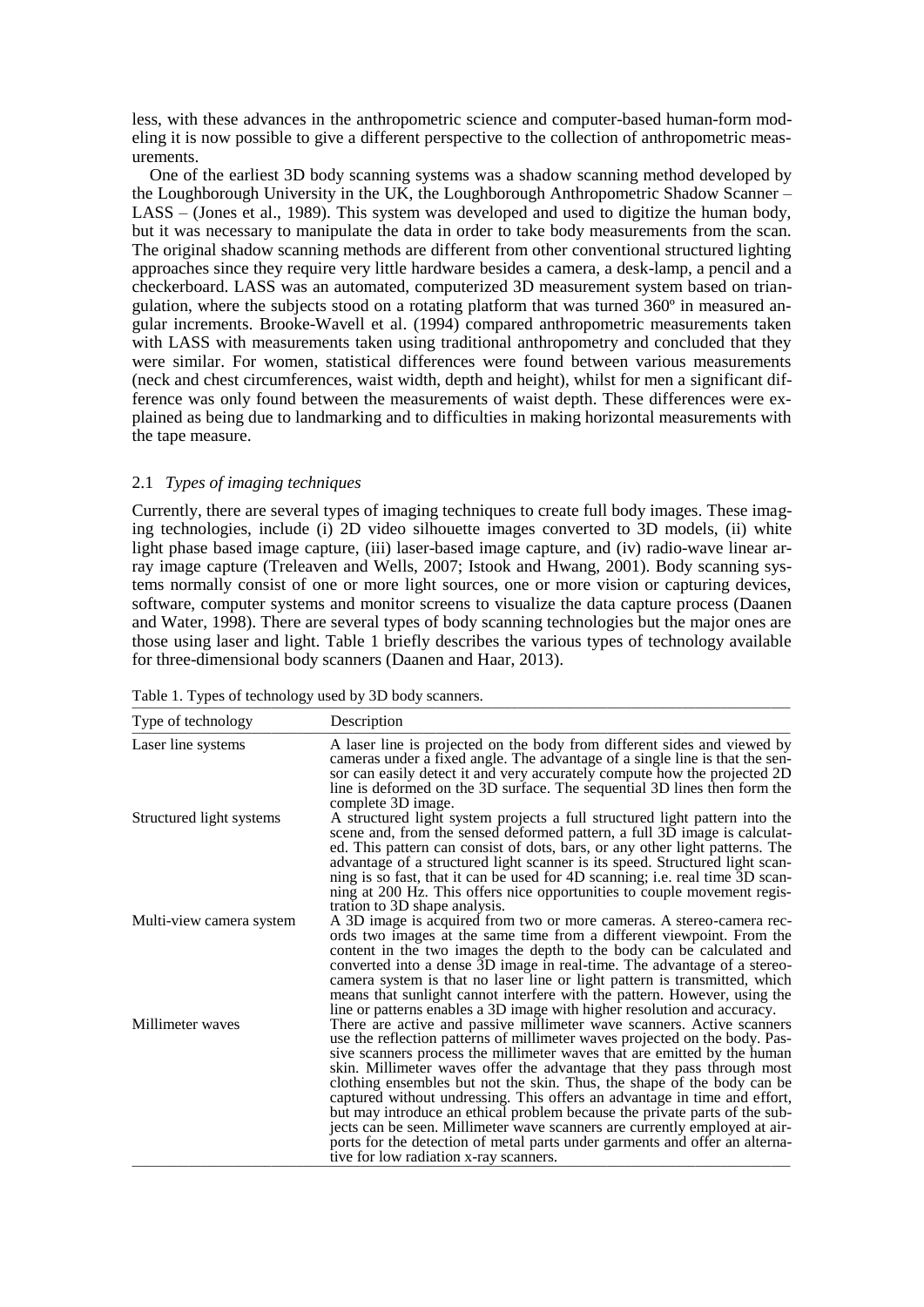It is possible to find many studies that compared the various types of existing body scanners. Jones and Rioux (1997), Daanen and Water (1998), Olds and Honey (2005) and Daanen and Haar (2013) discuss the use of 3D whole body scanners in anthropometry as a whole, giving a good overview of the evolution of body scanning technology and the different scanners in use at the time. Olds and Honey (2005) affirm that scanners using white light are generally faster and cheaper than laser scanners, but can produce lower quality scans, with areas of data missing. Despite concluding that body scanners are expensive, require technical expertise, cannot measure skin-folds or compressed bone lengths, they agree that body scanners offer the ability to collect greater amounts of data, extract data when the subjects are no longer present and use the data directly in computer-aided design software applications. McKinnon and Istook (2001) compared two scanners available at that time from TC2, finding that the newer scanner was an improvement on the older scanner, producing data that replicated more closely the one obtained using traditional measurement methods. Then they anticipated that the extraction of fast and accurate anthropometric data would be possible in the future, as in fact it is nowadays.

#### 2.2 *The different body scanners*

Based in a publication from 2013 from Daanen and Haar, there are currently available on the market various 3D whole body scanning systems, as the ones presented in Table 2.

| Company          | Product                   | City, Country      | Technique                   |
|------------------|---------------------------|--------------------|-----------------------------|
| Cyberware        | WBX                       | Monterey, CA, USA  | Laser line                  |
| 4ddynamics       | Mephisto EX-pro or CX-pro | Antwerp, Belgium   | Structured light projection |
| 4ddynamics       | Gotcha                    | Antwerp, Belgium   | Structured light projection |
| Vitronics        | Vitrus Smart LC           | Wiesbaden, Germany | Laser line                  |
| <b>Vitronics</b> | Vitrus Smart XXL          | Wiesbaden, Germany | Laser line                  |
| TC <sub>2</sub>  | KX-16                     | Cary, NC, USA      | Infrared                    |
| SizeStream       | 3D body scanner           | Cary, NC, USA      | Infrared                    |
| SpaceVision      | Cartesia                  | Tokyo, Japan       | Laser structured light      |
| 3dMDbody         | Flex8                     | Atalanta, GA, USA  | Stereo photogrammetry       |

Table 2. Currently available 3D whole body scanning systems (Daanen and Haar, 2013).

There are some new ways of creating three-dimensional images using systems that were not initially designed to do so. This is the case of Microsoft Kinect that can be used for numerous other applications besides games. The Microsoft Kinect sensor has its place in the class of devices known as depth cameras and fall under the structured light systems categorization regarding the type of technology used (Shotton et al., 2011). Kinect can be seen as a 3D marker-less motion capture system because it provides a simplified skeleton in real time without the need for especial clothes or other equipment. Despite the fact that it cannot be used for extremely accurate studies (Ye et al., 2011; Clark et al., 2012; Bragança et al., 2014), it can be used when there is no need for high accuracy, like in clothes or shoes sizing, indirect fat measurement or clinical rehabilitation (Baena et al., 2012; Weiss et al., 2011).

## 2.3 *Landmarking*

Before starting the scanning process it is necessary to identify some body parts to simplify the measuring process – this process is often called landmarking. Landmarking is, indeed, a subject very much discussed throughout the research.

For the purpose of landmarking and body dimensions' collection, the 3D human model is usually segmented at armpits and crotch (process known as segmentation). Five body parts including head and torso, both arms, and both legs can be identified. There are many ways to perform this segmentation, for example, Nurre et al. (2000) proposed a cusp algorithm for segmenting the 3D scanning data of a human body and Wang et al. (2007) applied fuzzy logic concept to locate the armholes and crotch, and then to separate the arms and legs from the trunk.

After segmentation, the scanning data will be ready for landmarking. Landmarking's objective is to find out the anatomical landmarks that are used to define body size and shape (Figure 1). Since landmarks are mostly bony protrusions, palpation works are needed for identification.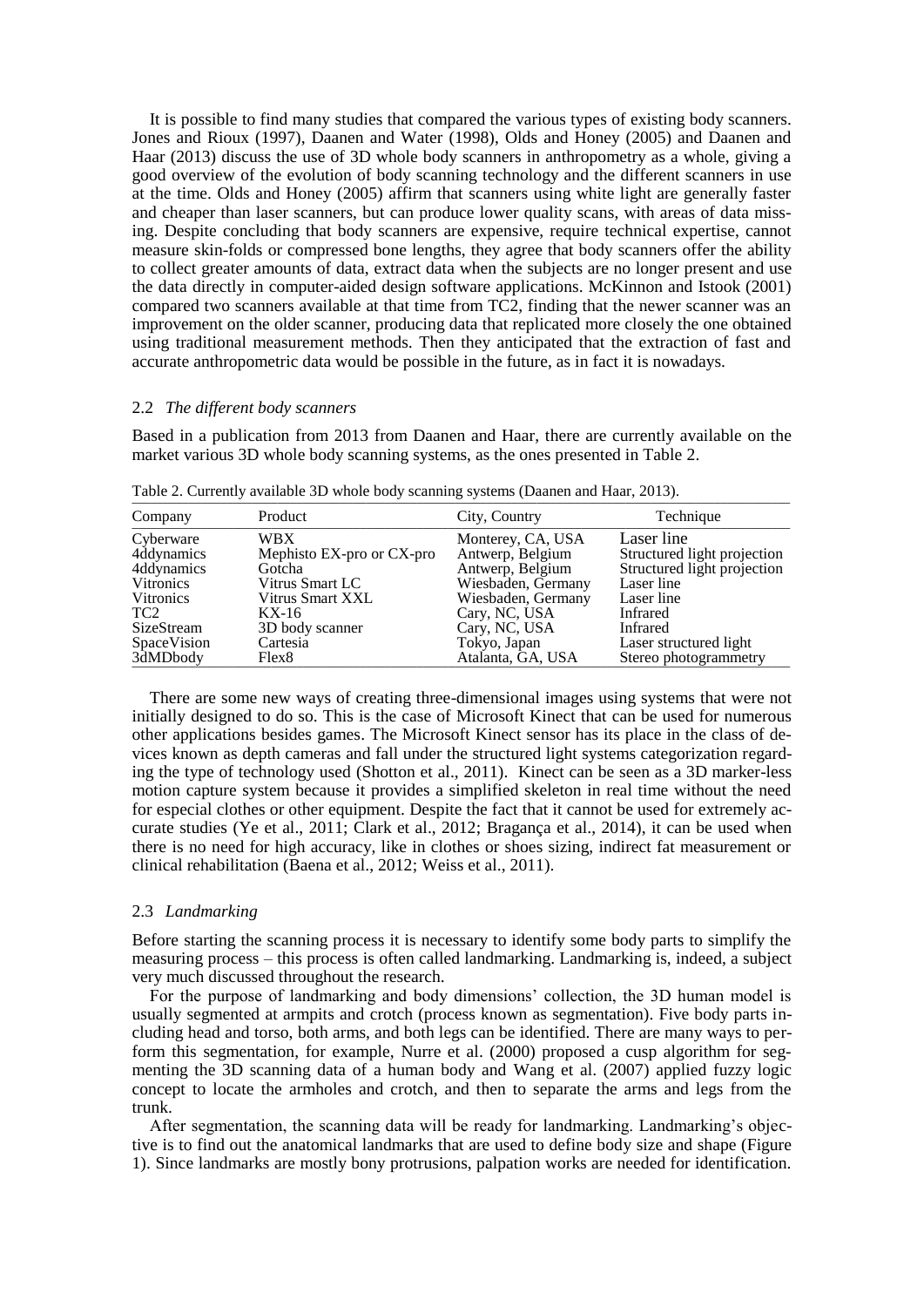In general, anthropometric data technicians place markers or stickers on the surface of human body to highlight the positions.



Figure 1. Landmarks used for collecting the anthropometric dimensions (Wang et al., 2007).

As this is a process that requires some training, some attention has been given to developing the methods to facilitate correct landmark identification. According to Wang et al. (2007), the landmark identification methods can be generally classified as: (i) premarking, (ii) human body mapping, (iii) geometry analysis and (iv) approximate height location determination. Thus the positions of the landmarks can be easily identified on the scanning image with human eyes. Further, by using the color information obtained from the cameras in the scanning heads, the landmarks can also be identified by analyzing the RGB information in the scanning image (Daanen and Water, 1998; Burnsides et al., 2001; Wang et al., 2007).

## 2.4 *Applications*

Body scanners are used for a wide variety of applications. Jones and Rioux (1997) divided their applications in:

- Medical: body deformity; glaucoma; orthodontics; orthopedics; surgery; lung function studies; custom prostheses; breast topography; pediatrics; medical management;
- Human systems engineering: work environment; population anthropology; helmets and face masks; gloves; clothing; human morphology; human motion analysis; forensic imaging; hearing studies;
- Virtual reality and communications: three-dimensional portraits; computer animation of human models.

According to Ashdown et al. (2004), more recently, 3D scans have been used to create virtual models of customers of the apparel industry, which consumers can manipulate to mirror their own bodies. Consumers can then try clothing on their model online

#### 3 CONCLUSIONS

Creating anthropometric databases typically requires considerable resources (time, know-how, funds, equipment and workforce). To overcome these limitations the technological development in recent years, using three-dimensional forms, allowed the study of human size and shape to be done in a more expeditious and efficient way that requires fewer resources. 3D body scanners make the anthropometric data acquisition more practical, accurate, fast and less expensive. With these advances it is now possible to explore and give a different perspective to the use of anthropometric measurements.

3D scanning systems have evolved over the last few years. From LASS to Kinect the technology is always in progress. The type of technology used is different from scanner to scanner, existing four main types of technology - laser line systems, structured light systems, multi-view